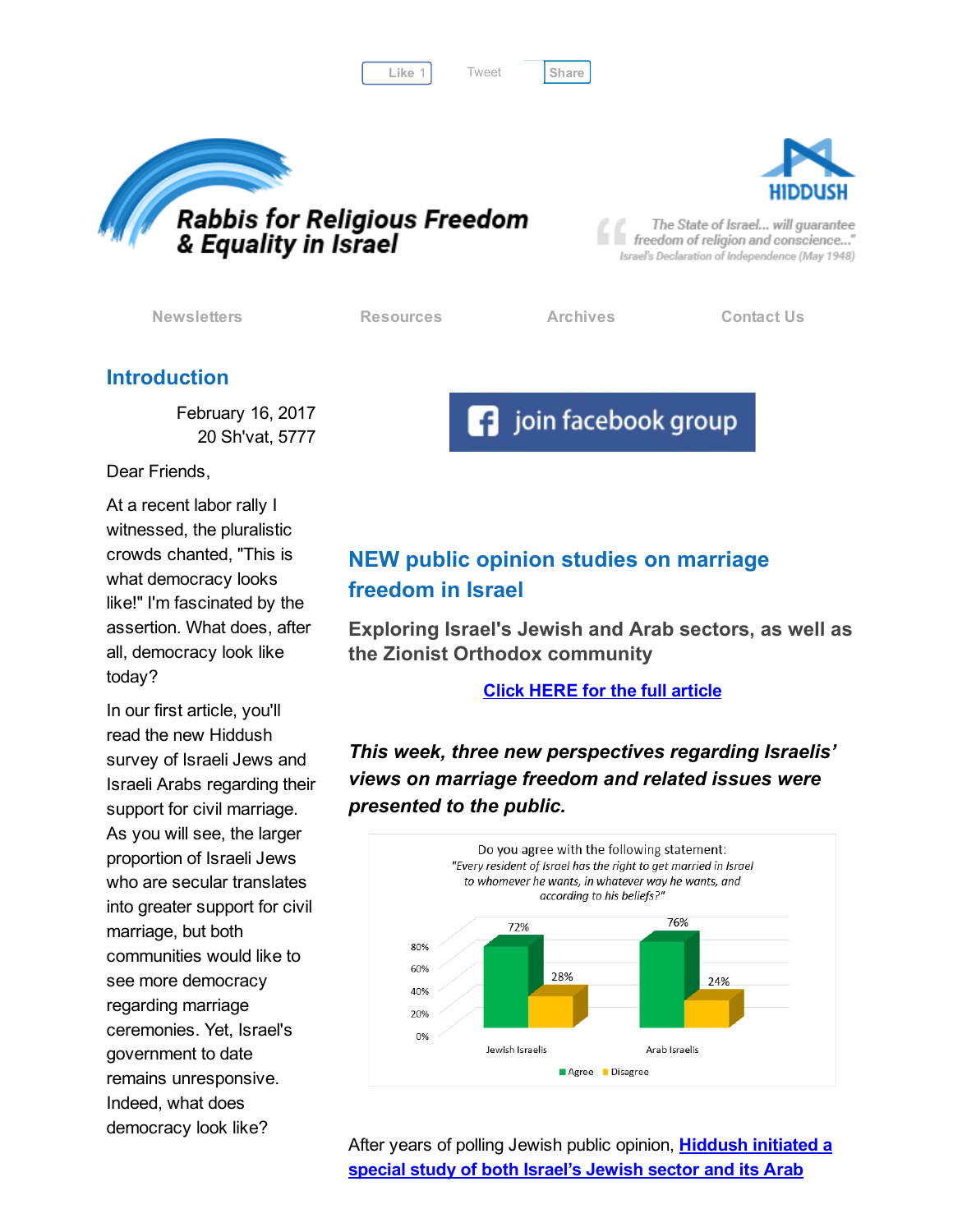We are providing the recent p'sak halakhah regarding women as rabbis issued by the OU. More intriguing than the  $p$ 'sak itself is the second document, reflecting an increasing demand for recognition of women and their communal roles within the confines of halakhah and hashkafah. Indeed, the article clearly reflects an attempt at balancing between the history and method of Jewish law and the demands of democracy in contemporary America. It's challenging both from a traditional perspective and the demands of modernity with which we all deal on a daily basis. What struggles the Jewish world is undergoing at this time! What does Jewish democracy look like?

I trust you will find the articles demanding and worthy of a response. Please send any thoughts to: **[organizers@rrfei.org](mailto:organizers@rrfei.org)**, or see our **[Facebook](http://cts.vresp.com/c/?FreedomofReligionfor/3fd9556cae/420fab8f2e/6aa373fdc2)** group for Rabbis for Freedom and Equality in Israel.

Kol tuv,

Mark

Rabbi Mark H. Levin RRFEI Editor

[facebook](http://cts.vresp.com/c/?FreedomofReligionfor/3fd9556cae/420fab8f2e/600c044ed8) [email](mailto:organizers@rrfei.org)

## sector, and its findings were released on [Valentine's](http://cts.vresp.com/c/?FreedomofReligionfor/3fd9556cae/420fab8f2e/46df5bfe0c) Day. On the same day, another study initiated by the Modern Orthodox NGO Ne'emanei Torah v'Avodah, which focused on the views of Israel's Zionist Orthodox sector, was published. Since these issues are clearly high on the priority list of Israelis when it comes to matters of religion & state, and they directly impact world Jewry, we are making these reports available in the resource section of the RRFEI website. We'll be glad to provide further insights and background to those who request more details.

- Click **[HERE](http://cts.vresp.com/c/?FreedomofReligionfor/3fd9556cae/420fab8f2e/06235056e1)** for Hiddush's report on the 2017 Valentine's Day marriage surveys of the Jewish and Arab sectors of Israel (Heb.)
- Click **[HERE](http://cts.vresp.com/c/?FreedomofReligionfor/3fd9556cae/420fab8f2e/0e9eb33274)** for Ne'emanei Torah v'Avodah's report on the views of Israel's Zionist Orthodox community (Heb.)

Hiddush's dual study offers an eye opening perspective as to the differences between Jewish Israelis and Arab Israelis on these issues. The findings can be better understood given the great disparity between the percentage of Israeli Jews who define themselves as secular (~50%) and the percentage of Israeli Arabs who identify as secular (12%).

Also, of great interest is the fact that whereas in the Jewish sector, the principled embrace of the right to "marriage freedom" is carried into support for enacting civil marriage and divorce, while in the Arab sector, 76% embrace the principle, but only 43% support instituting a civil option for marriage and divorce. This may be attributed to the far lower awareness among Arab Israelis of the inadequacy of religious control over marriage. It may also indicate that if they were made fully aware of the extent to which the right to marry in Israel is infringed upon, they would lend their support to the necessary remedy. It's encouraging that among younger Arab Israelis, one finds a great level of support for a civil choice (60%), even though the majority of them would prefer religious marriage for themselves. Further, the high levels of opposition within the Jewish and Arab sectors to polygamy; and the high percentage of support for a bride's right to choose her partner are of great interest.

# Professional roles of women in Orthodox synagogues

The Orthodox Union's response

Click HERE for the full [document](http://rrfei.org/wp-content/uploads/2017/02/OU-Statement.pdf)

[...](http://cts.vresp.com/c/?FreedomofReligionfor/3fd9556cae/420fab8f2e/57d8657282)

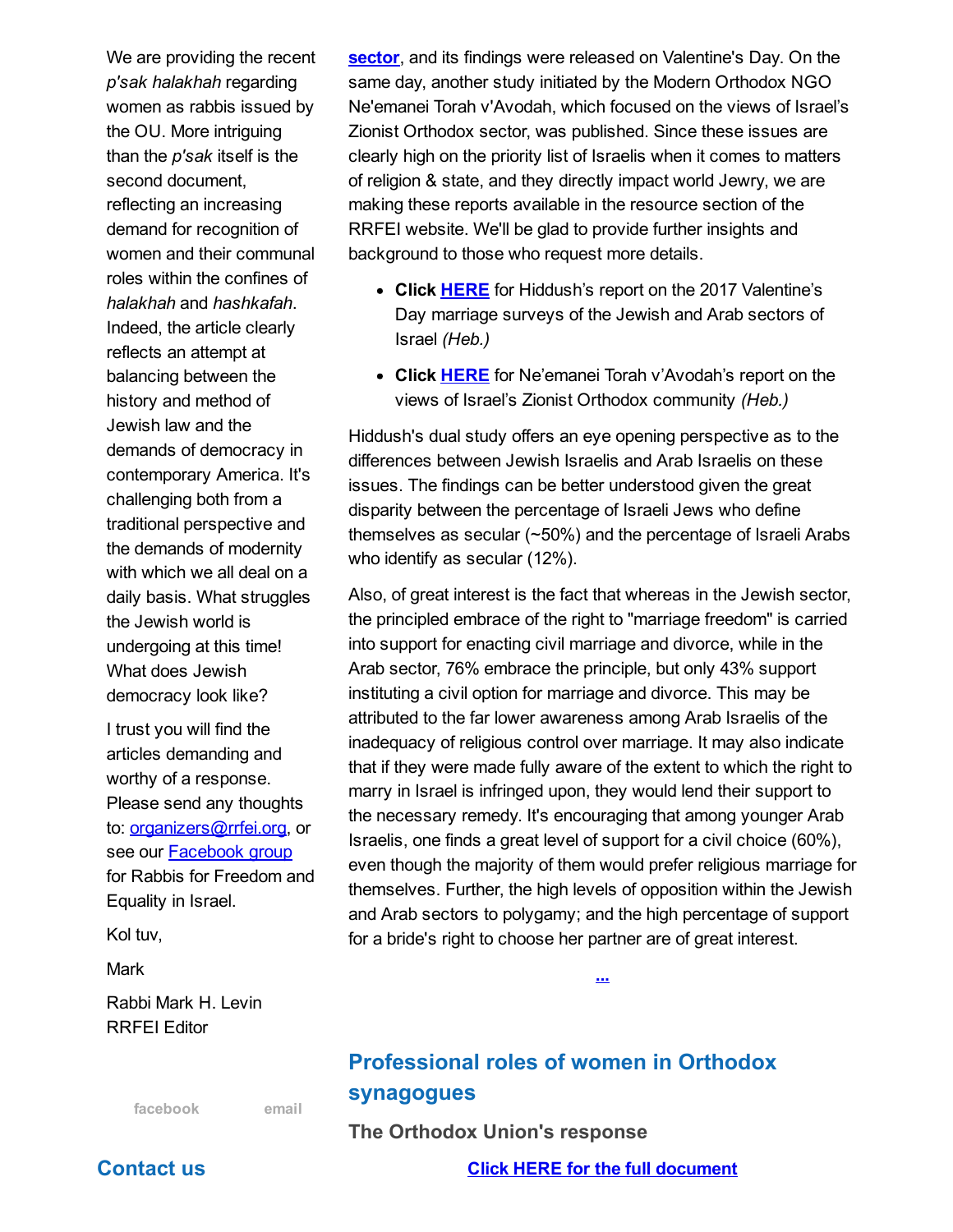email: [organizers@rrfei.org](mailto:organizers@rrfei.org) Phone (US): 646-334-5636 Phone (Isr): 054-779-1179

## Not yet a member?

Please [register](http://cts.vresp.com/c/?FreedomofReligionfor/3fd9556cae/420fab8f2e/487dfd81da) here »

Within mainstream Orthodoxy, more women than at any prior time in Jewish history are learning and teaching Torah, with passionate commitment and at unprecedented levels of scholarship and professional achievement. Motivated by yirat shamayim and ahavat Hashem, they seek not only to learn, but to teach and inspire others. Similarly, highly qualified and dedicated women are increasingly assuming leading roles in Orthodox communal life, both as professionals and within the laity. These positive developments have transformed the face of synagogues and the Orthodox community.

As women have assumed an expanding array of roles, including leadership positions of all sorts, often closed to them in the past, it becomes our challenge – and responsibility – to help define the contours of professional synagogue roles that may be played by women that are permissible within the bounds of halacha and our mesorah – and that conform to the norms of traditional halachic process.

Accompanying this memorandum are the Responses of the Rabbinic Panel to two questions posed to it by the Orthodox Union, in reference to professional synagogue roles:

- Is it halachically acceptable for a synagogue to employ a woman in a clergy function?
- What is the broadest spectrum of professional roles within a synagogue that women can perform within the bounds of halacha?

[...](http://rrfei.org/wp-content/uploads/2017/02/OU-Statement.pdf)

# Professional roles of women in Orthodox synagogues

Responses of the [Orthodox Union] Rabbinic Panel

Click HERE for the full [document](http://rrfei.org/wp-content/uploads/2017/02/Responses-of-OU-Rabbinic-Panel.pdf)

To the esteemed members of the Orthodox Union's executive committee and board of directors, in response to your questions: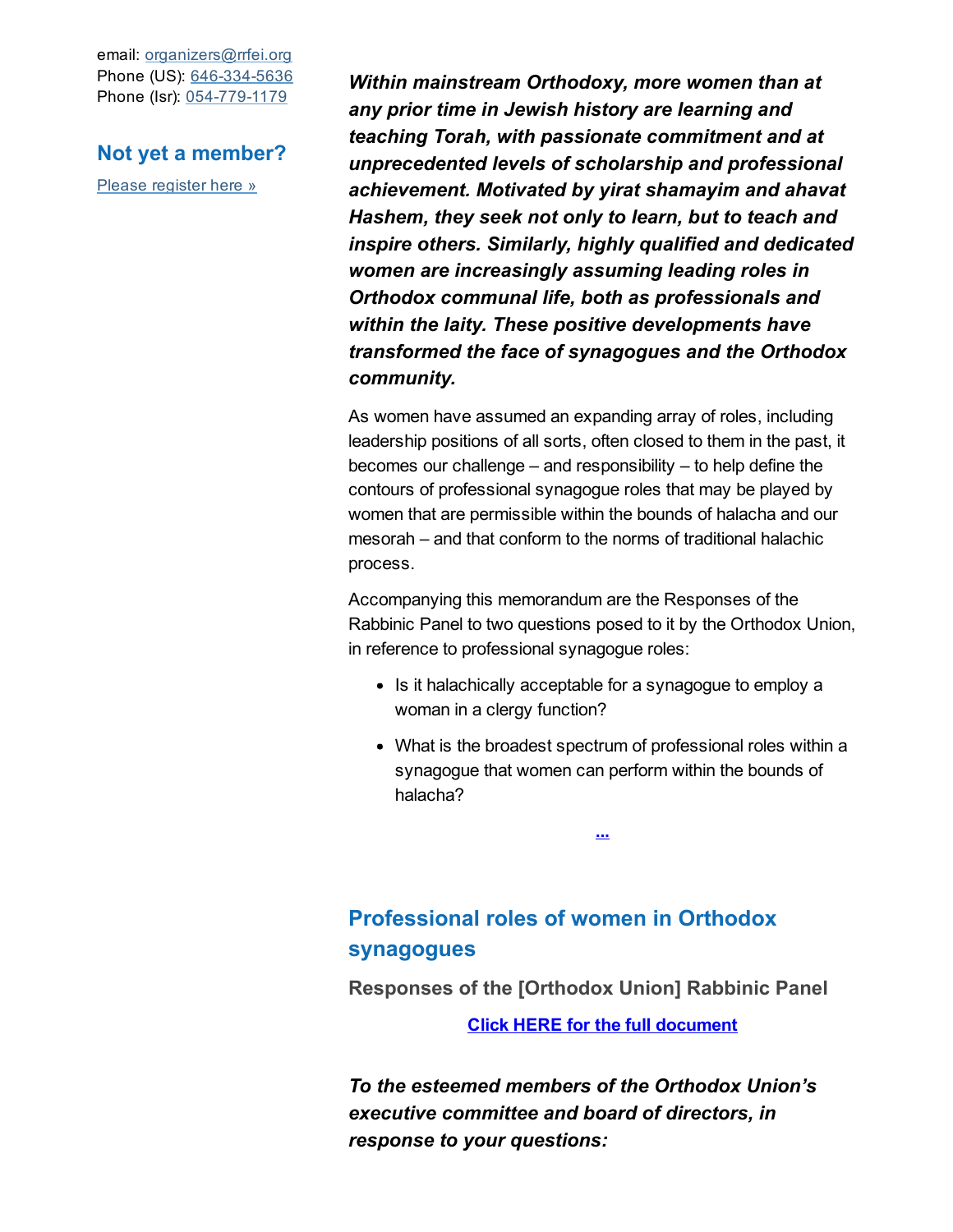### • Is it halakhically acceptable for a synagogue to employ a woman in a clergy function?

What is the broadest spectrum of professional roles within a synagogue that may be performed by a woman?

These inquires must be answered in a way that goes beyond a simple yes or no, permitted or prohibited. The issue of female clergy is complex, and touches upon not only the dictates of halakhah, but also upon fundamental issues in our hashkafat olam. Indeed, the questions relate to the philosophy of the halakhic process itself. Furthermore, we recognize that this issue is emotionally charged; some perceive limitations on women's roles and titles as barriers to full involvement in the Orthodox community, while others view the lifting of traditional gender distinctions in ritual as representing a rejection of the mesorah. This tension pits egalitarianism, a central value of modernity, against a time-honored tradition that clearly speaks of equally valued, yet different, roles for men and women.

In contemporary discourse, rabbinic discussion of these issues often appear to focus primarily on what functions performed by men are inappropriate for women. By contrast, our intention is to define halakhic parameters with the goal of clarifying practical roles that women can and, depending on the particular kehillah, indeed should, play in our community institutions.

The following represents our collective opinion. For the reasons noted above, we will begin with an outline of halakhic methodology.

[...](http://rrfei.org/wp-content/uploads/2017/02/Responses-of-OU-Rabbinic-Panel.pdf)

## Resources

- Vision of Hiddush and Rabbis for [Religious](http://cts.vresp.com/c/?FreedomofReligionfor/3fd9556cae/420fab8f2e/589eaa5063) Freedom
- Hiddush [resources](http://cts.vresp.com/c/?FreedomofReligionfor/3fd9556cae/420fab8f2e/f8a4a7f079)
- Courts [religious](http://cts.vresp.com/c/?FreedomofReligionfor/3fd9556cae/420fab8f2e/860e29002d) & secular
- [Conversion](http://cts.vresp.com/c/?FreedomofReligionfor/3fd9556cae/420fab8f2e/0622038b09)
- Death & burial [ancient](http://cts.vresp.com/c/?FreedomofReligionfor/3fd9556cae/420fab8f2e/e4aeb3e175) & now
- Diaspora-Israel
- Diversity & [inclusivity](http://cts.vresp.com/c/?FreedomofReligionfor/3fd9556cae/420fab8f2e/2647a567eb) among Jews
- Diversity & [inclusivity](http://cts.vresp.com/c/?FreedomofReligionfor/3fd9556cae/420fab8f2e/dee3074e68) in relations with non-Jews
- Economic [opportunity](http://cts.vresp.com/c/?FreedomofReligionfor/3fd9556cae/420fab8f2e/d7b56f1c52)